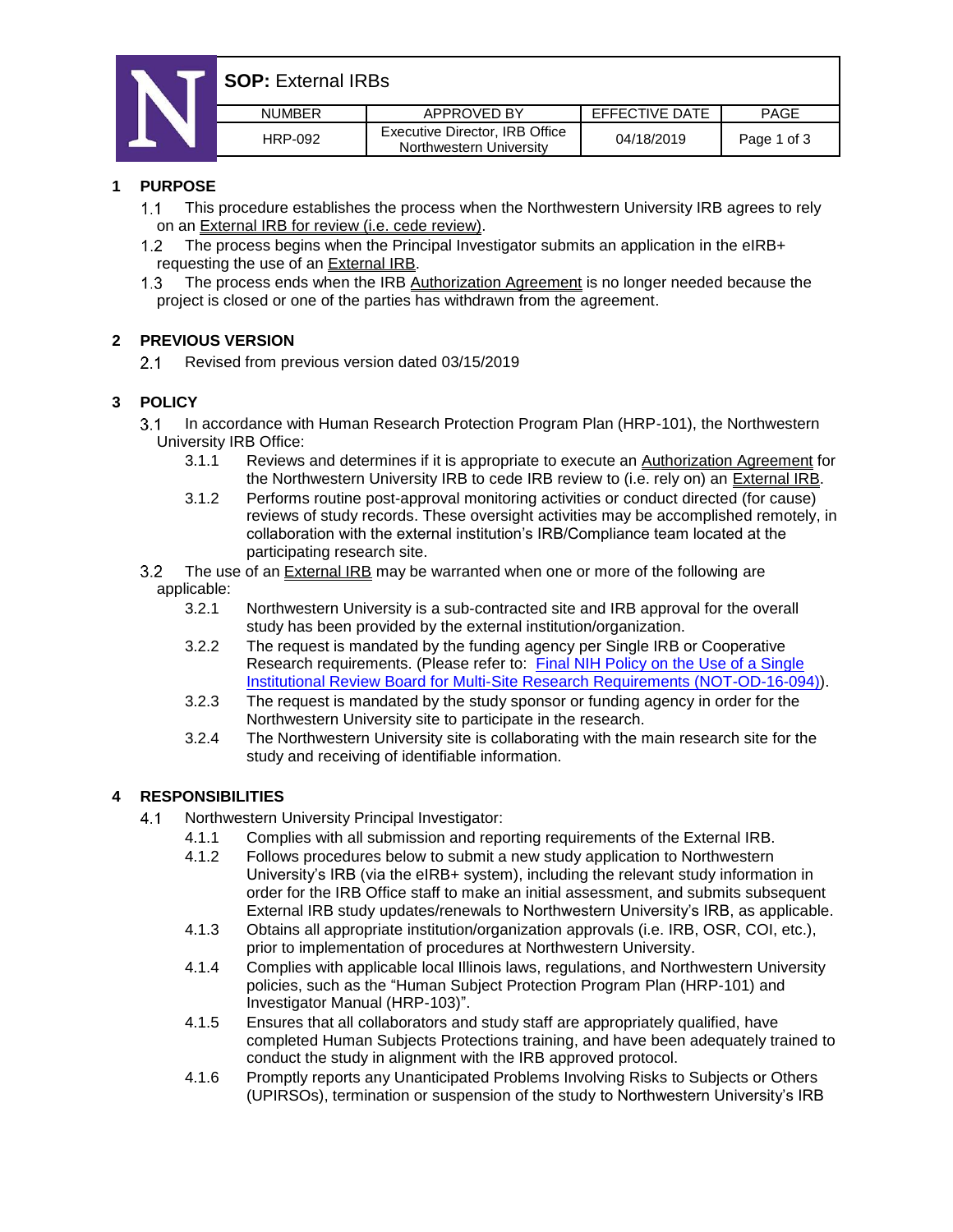

| <b>NUMBER</b> | APPROVED BY                                               | EFFECTIVE DATE | <b>PAGE</b> |
|---------------|-----------------------------------------------------------|----------------|-------------|
| HRP-092       | Executive Director, IRB Office<br>Northwestern University | 04/18/2019     | Page 2 of 3 |

(For reporting requirements and timeframes, please consult the IRB Office's Reportable New Information website at: [https://irb.northwestern.edu/process/reportable-new-information\)](https://irb.northwestern.edu/process/reportable-new-information).

4.1.7 Maintains documentation of External IRB approval and other study documentation in accordance with "Investigator Manual (HRP-103)".

### **5 PROCEDURE**

The Principal Investigator and IRB Office staff conduct the following procedures:

- $5.1$ Initial Review
	- 5.1.1 The Principal Investigator submits a new study application in eIRB+:
		- 5.1.1.1 Inserts "(XIRB)" at the beginning of the short and full study title
			- 5.1.1.2 Includes the following documents in the submission:
				- 5.1.1.2.1 The study protocol and draft consent form.
				- 5.1.1.2.2 Investigator's brochure (if applicable).
				- 5.1.1.2.3 Institutional Authorization Agreement template with Northwestern University site information.
	- 5.1.2 The IRB Office staff reviews the eIRB+ submission:
		- 5.1.2.1 Using the procedures outlined in "WORKSHEET: Authorization Agreement Review (HRP-1801)", the IRB Office staff determines if the request to cede review is appropriate.
			- 5.1.2.1.1 If appropriate, the IRB Office staff follows the process outlined in "SOP: Establishing Authorization Agreements (HRP-801)" and forwards the partially executed Authorization Agreement to the local Northwestern University research team to proceed with the external IRB's processes.
		- 5.1.2.2 Ensures that the Northwestern University consent form includes the required local context language (which includes, but is not limited to, conflict of interest, research costs, research injury and HIPAA language).
		- 5.1.2.3 Ensures the eIRB+ new study application contains all study documents approved by the External IRB.
		- 5.1.2.4 Finalizes and issues in eIRB+, "LETTER: External IRB New Study Acknowledgement (HRP-732)".
- $5.2$ Continuing Review and Modifications
	- 5.2.1 The Principal Investigator is required to submit the External IRB approval letters to Northwestern University via eIRB+, for study updates/renewals of the External IRB approved research that meet the following criteria:
		- 5.2.1.1 Updates to Principal or co-Investigators
		- 5.2.1.2 Updates to protocol or consent forms
		- 5.2.1.3 External IRB Continuing review approval of the Northwestern study site
		- 5.2.1.4 In the event that the Principal Investigator has failed to renew the study with the External IRB by the expiration date, the Principal Investigator must notify the Northwestern University IRB in writing within 24 hours of study expiration.
	- 5.2.2 The IRB Office staff reviews the updated information in eIRB+.
		- 5.2.2.1 Verifies all applicable local context information is included.
		- 5.2.2.2 Finalizes and issues in eIRB+, "LETTER: External IRB Study Update/Approval Acknowledgement (HRP-733)".
- 5.3 Reportable New Information